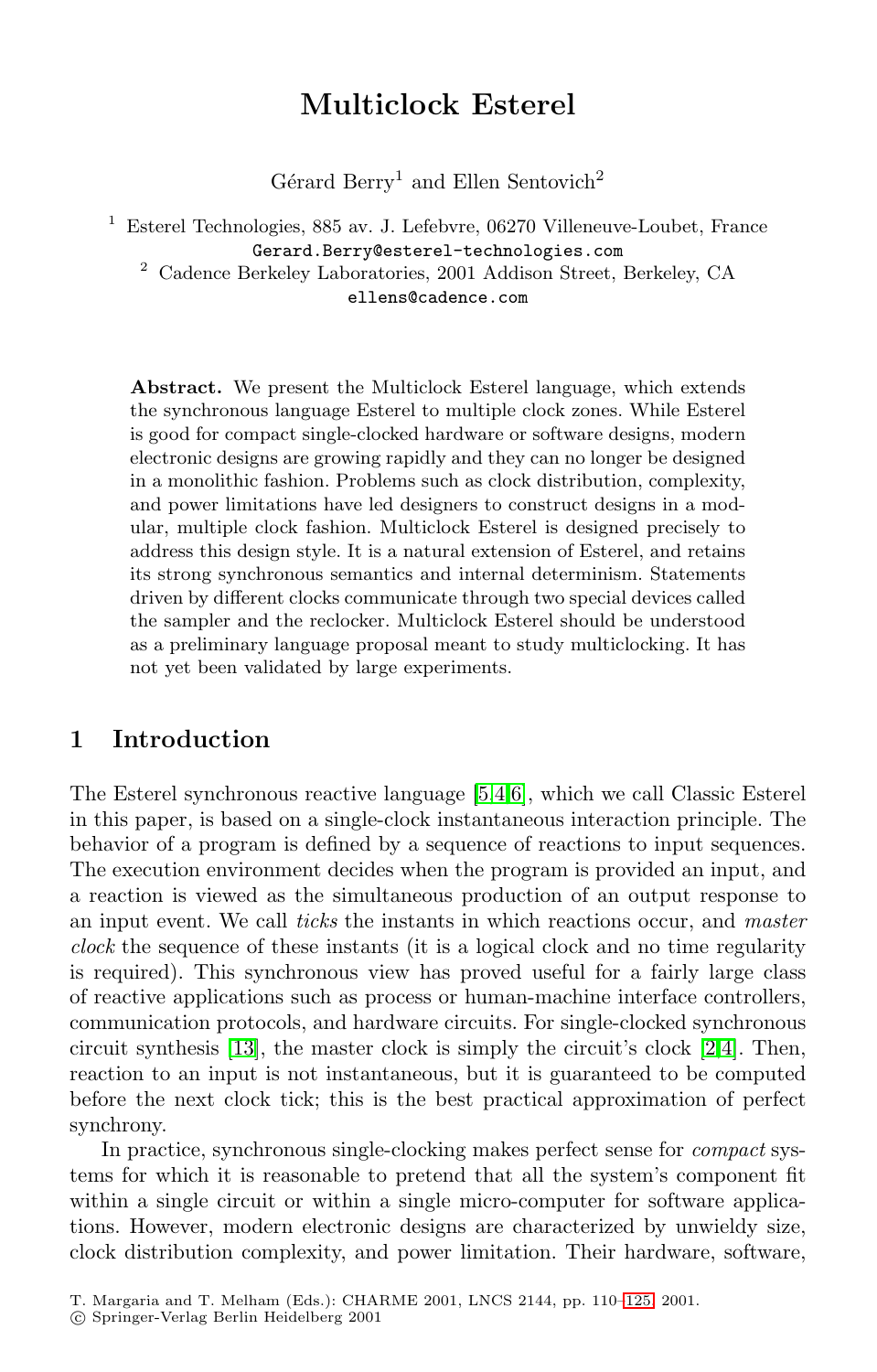or mixed implementation tends to abandon the classical single-clock framework in favor of a multiclock one, each clock controlling a circuit zone or a local processor. A good example of this is described in [\[12\]](#page-15-0), where a single global clock was abandonned for a design style with multiple local clocks. Communication between clock zones becomes a critical issue and is carefully controlled either by inserting special devices such as latches or by fine timing analysis.

In this paper, we present an extension of Esterel for such multiclock systems, which we call Multiclock Esterel. The new language proposal extends Classic Esterel in two ways. First, it deals with a set of primary clocks instead of a single global clock, each individual reactive module being clocked by one of the primary clocks. Second, it introduces two new communication primitives between clock zones, the sampler and the reclocker, which make it possible to send an information on a given clock and to receive it on another clock. These extensions are quite minimal, semantically well-defined, and physically reasonable.

Semantically speaking, Multiclock Esterel is still a synchronous language in the sense that clock ticks of different clocks remain comparable in time and information transmission remains instantaneous. We thus retain the strong determinism property which has proved so useful in the synchronous language framework: the behavior of a program is completely determined once the clock timings and the input flows are known. There is a larger amount of external non-determinism (the timings of the clocks), but still no internal non-determinism. Therefore, Multiclock Esterel is not a language for large asynchronous distributed applications for which such notions are not applicable. Since words are heavily overloaded in this field, we shall speak of *single clocked* and *multiclocked* parts of systems, and we shall avoid using the ambiguous word *asynchronous*.

As in [\[4,3\]](#page-15-0), we concentrate on the kernel Multiclock Esterel calculus, ignoring software engineering issues related to full language development. Our goal is to develop the foundations of multiclock langages, and in particular to study preemption operators in the multiclock framework. In Sect. [2,](#page-2-0) we study how communication can be organized in a multiclock context, and we define the sampler and the reclocker.

In the rest of the paper, we study the Multiclock Esterel calculi. The syntax defines two kinds of terms: the clocked reactive statements, which are basically those of Classic Esterel, and the multiclocked processes. A multiclocked process it is either the pair of a reactive statement and of the clock that drives it, or a compound structure involving several of these clocked reactive statements driven by different clocks. The semantics is given by a modeling in Classic Esterel.

In Sect. [3](#page-7-0) we begin with the *basic calculus*, where a multiclocked process is a flat network of reactive modules, each controlled by a given clock. In the full calculus in Sect. [3.3](#page-11-0) we achieve full orthogonality by allowing processes to be recursively launched from within reactive statements and vice versa. We can then define how an arbitrary multiclocked process can be preempted by a reactive preemption statement. We also enrich processes by allowing sequencing and looping of them. We give a simple example of preemption control of a fast process by a slow one. We conclude in Sect. [4.](#page-14-0)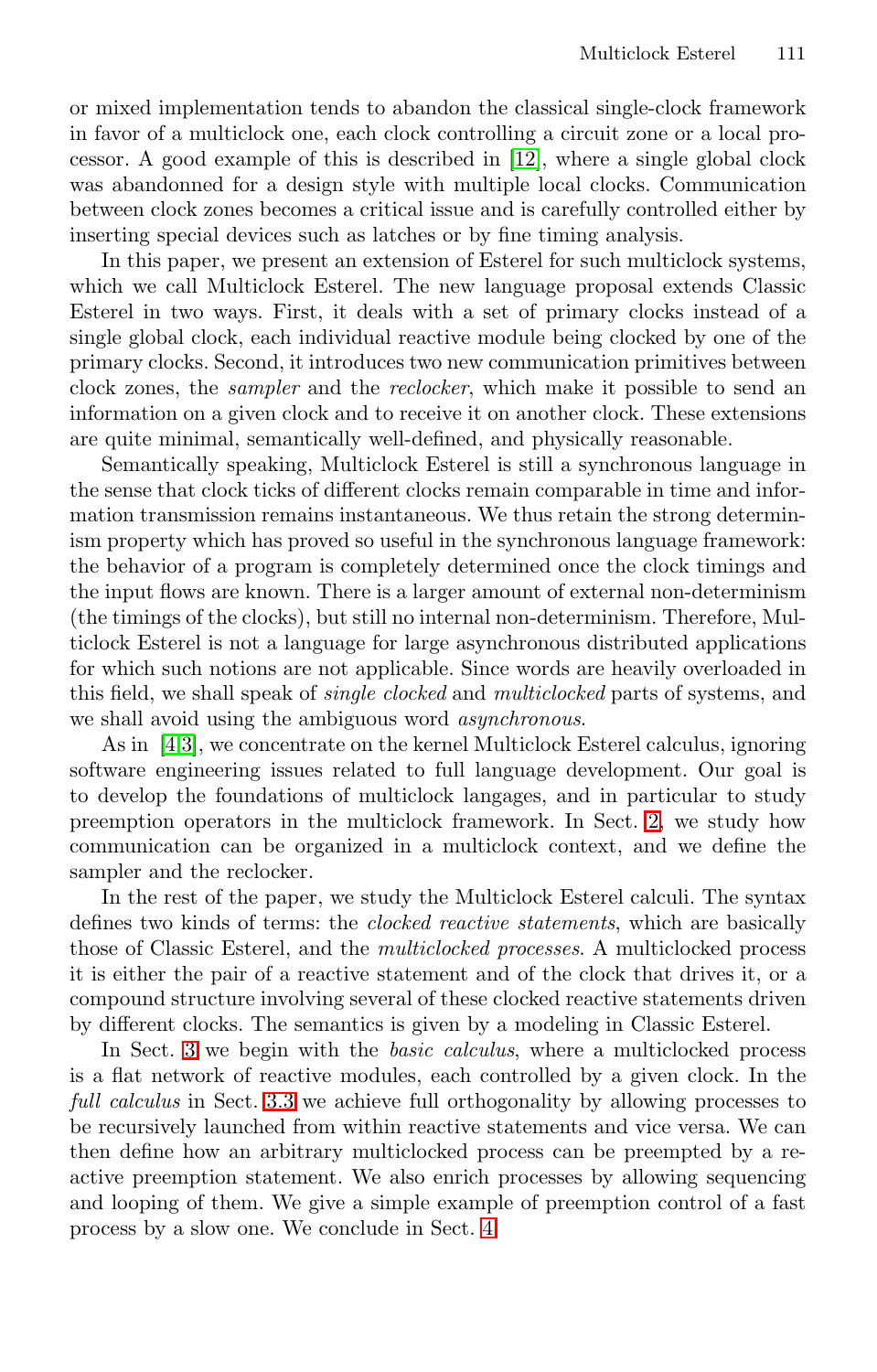# <span id="page-2-0"></span>**2 Clocks, Signals, and Communication**

## **2.1 Clocks**

We consider a set  $C = \{c, c', c_0, c_1, \ldots\}$  of *clocks*. Intuitively, a clock is a primitive object that delivers ticks in sequence. Clocks are logical and need not be periodic in time. For instance, a clock can be generated by a quartz, by the depressing of a button, or by the decision to call a program. Clocks determine tick sequences, which can be dealt with in two ways:

**–** Discrete time: A tick sequence is a sequence of global ticks, where a global tick is characterized by a set of clock names:

$$
c_1, c_2, c_1 \cdot c_2, c_1, c_3, c_2, c_1 \cdot c_2 \cdot c_3, \ldots
$$

Here,  $c_1 \cdot c_2$  means that the clocks  $c_1$  and  $c_2$  tick simultaneously. Allowing simultaneity is useful for several reasons: we may want to set two clocks equal in a program, we may want to extract a clock from another one, or we may simply want to deal with coincidental simultaneity of a priori independent clocks. When needed, we can require clocks to be non-simultaneous for all of their ticks by asserting an *exclusion relation* of the form  $c \# c'$  as we do for signals in Classic Esterel.

**–** Continuous time: here time is continous and a clock is defined by a finite or infinite increasing sequence of real numbers representing the instants at which the clock ticks. Ticks of distinct clocks can coincide in time.

In our framework, both models are essentially equivalent, but one or the other may be more natural in intuitive or formal descriptions. It is easy to go from one model to the other: from discrete time to continuous time, associate any increasing sequence of reals with a discrete tick sequence; conversely, from continuous time to discrete time, extract the clock set sequence from the increasing sequence of real numbers obtained by taking the union of the individual clock sequences.

## **2.2 Signals and Communication**

In Classic Esterel, there is a single implicit clock c for all statements, which makes communication very simple. In Multiclock Esterel, we organize communication between different clock zones by sampling and reclocking the exchanged signals. We explain the semantics of communication and discuss the appropriate software or hardware devices for implementing it.

**Communication in Classic Esterel.** Two Classic Esterel statements  $p$  and  $q$ communicate by instantaneously propagating signals: for example, at some tick of c, p emits s and q instantaneously receives s. A pure signal is characterized by its broadcast status at each tick of c, which is either present (high) or absent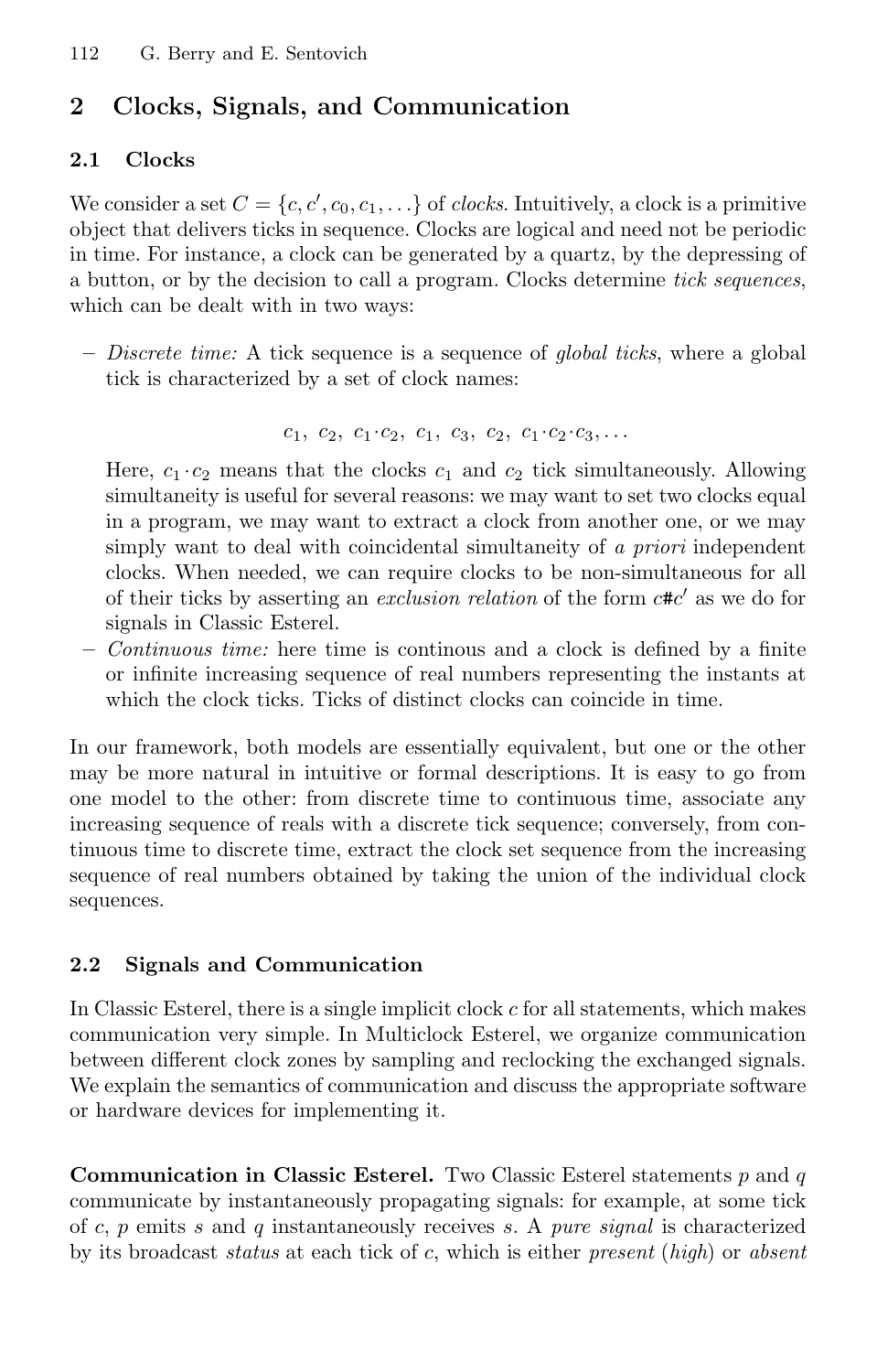<span id="page-3-0"></span> $(low)$ . A pure signal s is absent by default, and it is set present at a tick of c if and only if at least one "emit  $s$ " statement is executed at that tick. Simultaneous emission of s by concurrent emit statements is allowed and simply sets s present.

In addition to the status information, a *valued signal* broadcasts a value belonging to some data type, with the restriction that a value change can occur only when the signal is present. A valued signal is emitted by executing an "emit  $s(e)$ " statement, where e is a value expression. The value of s is read by the expression '?s'. To give a meaning to concurrent emission of a valued signal, one associates with it an associative and commutative combination function, which is used to combine all the separately emitted values into one final value. For example, "emit  $s(1)$  || emit  $s(2)$ " results in ?s = 3 if combination is done by addition.

**Pure Communication in Multiclock Esterel.** In Multiclock Esterel, we retain the principle of instantaneous reaction to clock ticks and communication by signals, but we may emit and receive signals according to several clocks. Instants become relative to clocks. Consider two processes  $A$  and  $A'$  running reactive statements respectively clocked by two different clocks  $c$  and  $c'$ . Each process is locally single-clocked: communication within  $A$  (resp.  $A'$ ) is governed by  $c$  (resp.  $c'$ ) as in Classic Esterel. To communicate with each other,  $A$  and  $A'$  can share an instantaneously broadcast signal s without sharing a clock: the emitter A will emit s at some tick of c, and the receiver  $A'$  will receive s at some tick of  $c'$ . Instantaneous propagation means that  $A'$  will receive s at the very first tick of  $c'$  that follows the emission tick of  $c$ , however close these ticks are in time, up to tick equality for which  $A'$  will also receive s as in Classic Esterel.

Which status s' of s will A' receive at  $c$ ? This question doesn't arise in Classic Esterel, since there is only one clock for the emitters and receivers: communication occurs only on ticks, and statuses outside ticks are irrelevant in the model (they are of course relevant in implementations). In Multiclock Esterel, we view signals as continuous objects and statuses as being held high or low during the emitter's clock cycle according to their emission statuses at the clock tick, as pictured in Fig. [1.](#page-4-0) We think there are two fundamental choices for  $s'$ :

- 1. Sampling: s' is present at c' and set high for the c' cycle if and only if s is high precisely at  $c'$ .
- 2. Reclocking: s' is present at c' and set high for the c' cycle if s has been high at least once at any time since the previous occurrence of  $c'$ .

Sampling is the classical operator of Signal Theory. It is like taking a snapshot of the signal at  $c'$ . Reclocking has a built-in memory, and amounts to taking a long exposure on  $s$  not to miss any occurrence. This can be necessary if the sender's clock c is faster than the receiver's clock  $c'$ : for instance, if the sender is sending transient alarms, and if the receiver worries about the emission of at least one transient alarm since its last tick, sampling is not enough to catch the required information at the receiver and reclocking is mandatory (another example will be given in Sect. [3.5\)](#page-13-0). In Multiclock Esterel, we make both choices available.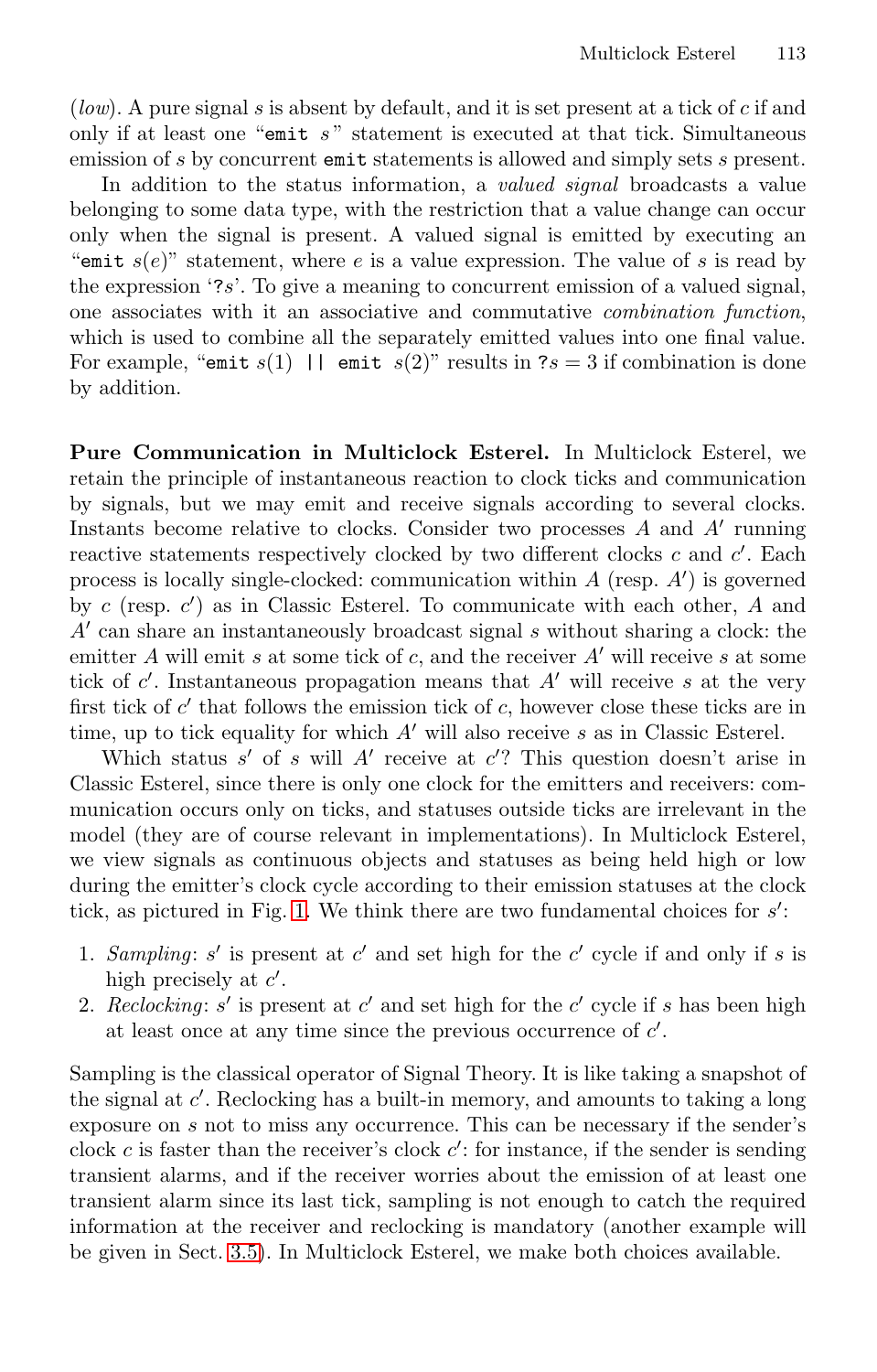<span id="page-4-0"></span>

**Fig. 1.** Communication devices in continuous time

As usual with synchronous languages, there are boundary problems to be solved:

- $-$  Sampling: if the ticks of c and c' coincide, the sampled status is the new status of s w.r.t. c, i.e. the one which will be valid for s in  $M$  until the next tick of c.
- Reclocking: if the ticks of c and c' coincide, the new status of s in M is not considered for  $s'$  in  $M'$ ; reclocking checks that s has been emitted since the previous tick of c included, current tick excluded.

The other boundary cases can be obtained simple Boolean combinations of the above ones. If  $c' = c$ , sampling is simply transparent, while reclocking amounts to taking the previous status of the signal, as for the Classic Esterel pre operator.

In Fig. 1, the following three differences between sampling and reclocking cases are illustrated:

- **Region A:** the reclocked signal can be delayed in its rising transition with respect to the sampled signal when the clocks  $c$  and  $c'$  coincide on a rising edge of  $s$ : reclocked  $s'$  cannot see the current value of  $s$  until the next tick of  $c'$ , while sampled  $s'$  can.
- **Region B:** the reclocked signal is delayed in its falling transition with respect to the sampled signal: reclocked  $s'$  remains high if s was high at any time since the last tick of  $c'$ , while sampled  $s'$  goes low as soon as s is low at a tick of  $c'$ . (Region B illustrates this for the case in which c and  $c'$  do not coincide for s's falling transition. The same is true when  $c$  and  $c'$  do coincide, but we have not shown this case.)
- **Region C:** The reclocked signal can detect spurious high values for s that might be missed by the sampled signal.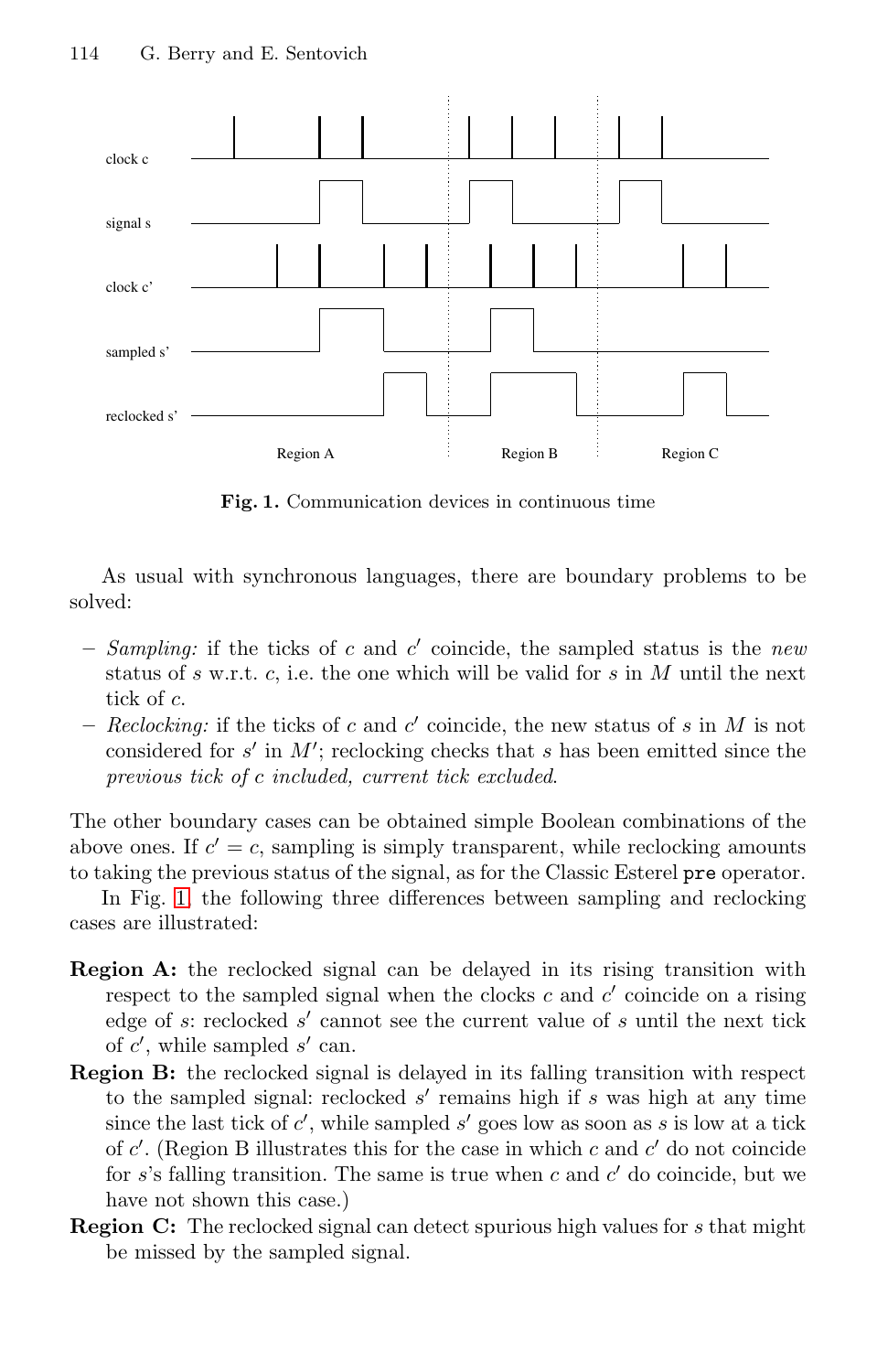<span id="page-5-0"></span>An example where a reclocker is needed is presented in Sect. [3.5.](#page-13-0) The extended version of this paper, available from the authors, contains another illustrative example of sampling and reclocking. The example is a video game where a process controls a joystick and another process controls the game proper. The joystick and game processes have different clocks. The joystick process sends position signals to the game, which samples them. The joystick also sends a reset signal to the game. This signal must be reclocked by the game, otherwise it could be lost.

**Value Communication in Multiclock Esterel.** As far as valued signals are concerned, sampling extends trivially by inputting the current value of a signal in addition to its status at the receiver's clock tick. The value may have changed many times since the previous tick, but we only sample the most recent one, as for the status; this is exactly what sampling means in signal theory. The memory effect of reclocking makes defining the value of a reclocked signal less obvious; a natural extension of the Classic Esterel concept of multiple simultaneous emission would be to combine all the successive values received since the previous tick by an associative-commutative operation. Since we have no really good supporting example, we prefer to postpone the decision and to currently restrict Multiclock Esterel to pure or valued sampled signals and to pure reclocked signals.

**Single Clocked and Multiclocked Signals.** Given a clock c, we say that a signal is *clocked by c* if its status changes occur only on ticks of c. A signal which is emitted by reactive statements driven by a single clock  $c$  is always clocked by c. Sampling and reclocking always generates local views that are clocked by the receiver's clock.

An interesting question is whether or not we want to allow multiclocked signals. A pure multiclocked signal could be handled by merging the results of two different emit statements driven by different clocks, saying that  $s$  is high at time t if any one of the outputs of the emit statements is high at that time. The device to do this is a *wired or.* However, multiclocked merging does not extend trivially to valued signals. We said that multiply emitted values should be combined by an appropriate combination function. We should also combine the values if the ticks of two distinct emitter clocks happen to be simultaneous. This would be semantically meaningful, but we lack magical tricks for the implementation. Therefore, we choose to postpone this problem and to forbid multiclocked signals for the time being. We do not see this as a limitation: in most hardware systems, each signal is computed from a single clock zone.

## **2.3 Sampling and Reclocking Devices**

Having seen that for Multiclock Esterel have two fundamental choices in reading a signal that passes from one clock zone to another, and having defined what sampling and reclocking semantically mean, we now study devices that can do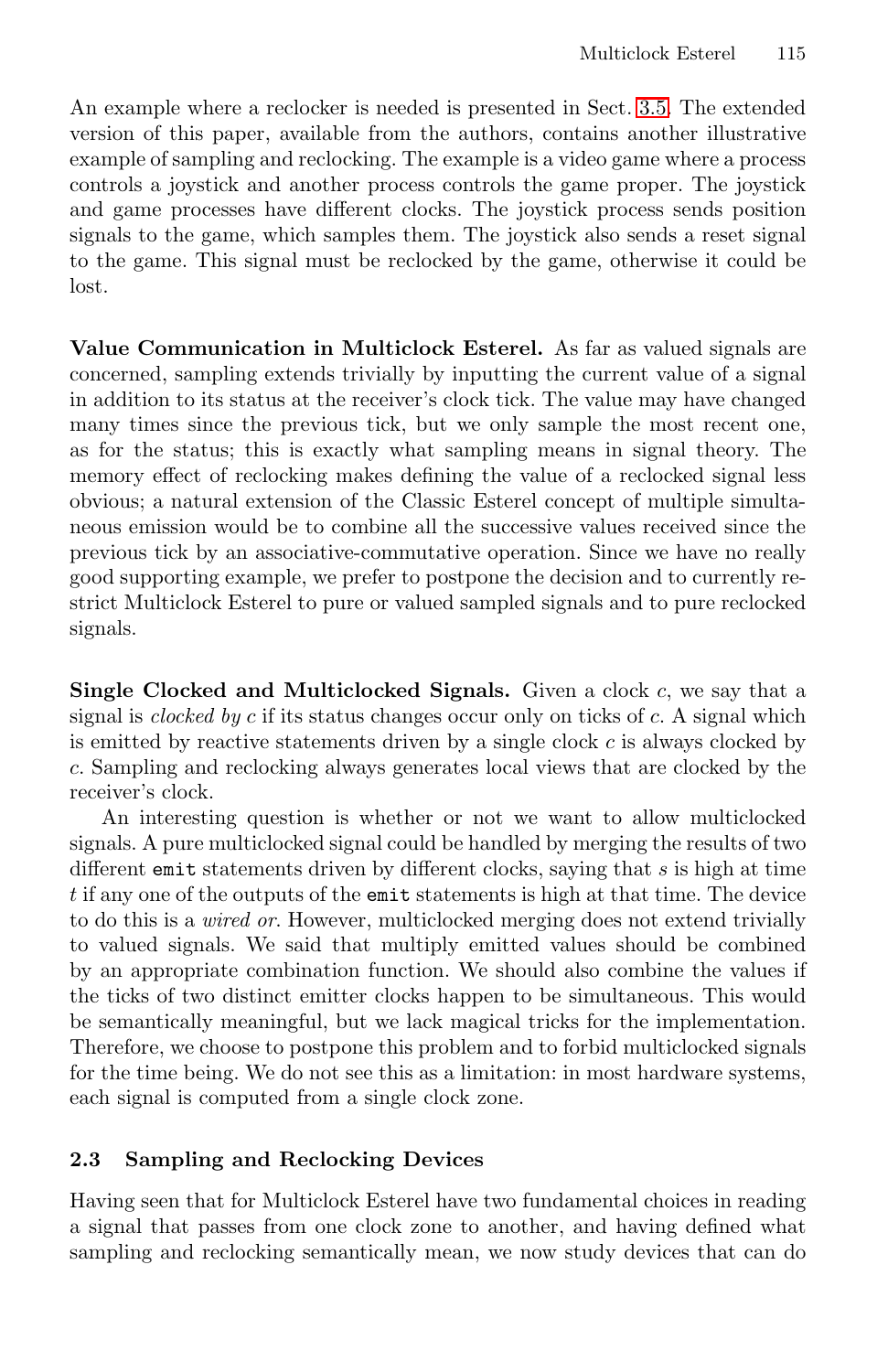the job for different styles of implementation. We name them generically the sampler and the reclocker. To give an operational semantics of Multiclock Esterel, we first encode them within Classic Esterel. We then discuss hardware and software realizations.

**Classic Esterel Encoding.** To model Multiclock Esterel in Classic Esterel, we can write single-clocked programs where the tick is that of a fictitious global clock of the Multiclock Esterel programs, which is faster than all of the actual clocks. A Multiclock Esterel clock can then be modeled as an ordinary Esterel signal. (This is *modeling*, not programming, since this global clock will be inaccessible from within Multiclock Esterel programs.) The obtained Classic Esterel program is deterministic, which means that Multiclock Esterel has no internal non-determinism. However, the fact that Multiclock Esterel clocks have become free input signals leaves room for a large amount of external non-determinism.

We take the freedom of considering  $C'$  and  $S'$  as valid Esterel identifiers, using primes for the receiver side. The sampler takes as input the signal S, the receiver clock  $C'$ , and it returns as output the local receiver view  $S'$  clocked by  $C'$ :

```
module Sampler :
input S;
input C'; % the clock
output S';
loop
   present S then
      sustain S'
   end present
each C'
end module
```
Although the module is active on every tick of the fictitious global clock, sampling S only happens on ticks of the clock C'. On any tick of C' in which S is present, S' is emitted, and it keeps being emitted on every global clock tick (i.e. "continously in discrete time") until the next tick of C' arrives. Notice that loop...each is stongly preemptive, so that when C' occurs, the sustain statement is preempted without being executed, the loop loops, and the sustain statement is instantaneously restarted only if S is present. Therefore, we indeed sample the new value of S as required in the sampler specification.

The reclocker has the same interface. It can be coded as follows:

```
module Reclocker :
input S;
input C'; % the clock
output S';
signal MEM in
   loop
```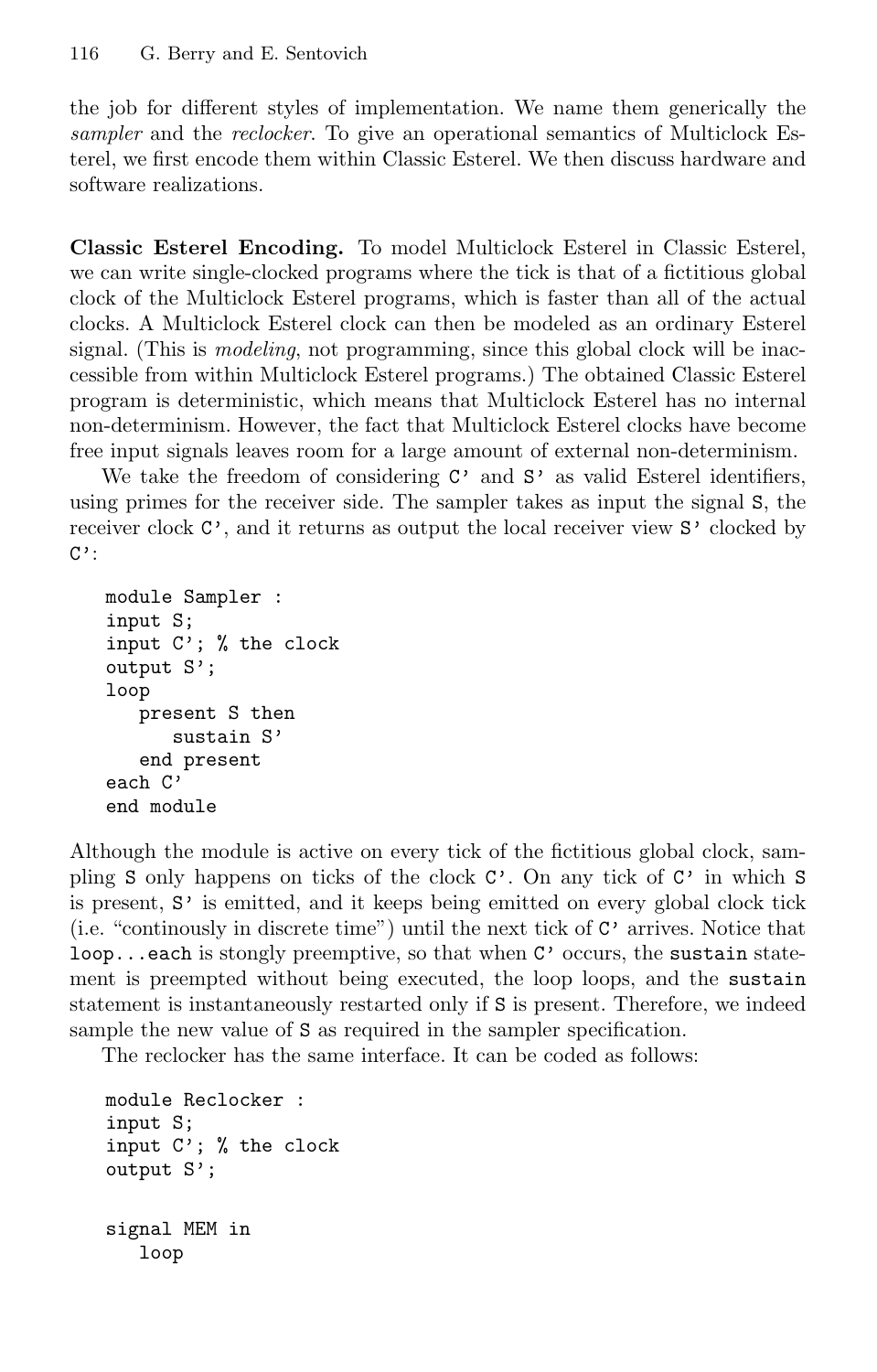```
await immediate S;
      sustain MEM
   each C'
| \ |loop
      present pre(MEM) then sustain S' end
   each C'
end signal
end module
```
The first part of the parallel statement implements a memory to remember the occurrence of S. As soon as S goes high on a global clock tick, the internal signal MEM is set high, where it remains (by being emitted each global clock tick) until a tick of C' occurs. When C' occurs, the previous value of MEM w.r.t. the global clock is tested and S' is sustained for the next cycle if MEM was high. Notice that an S occuring at the same time as a  $C'$  is taken into account only in the next tick of C', as required by the reclocker specification.

**Software Implementation.** A software implementation of Multiclock Esterel can follow the principles of Polis [\[1\]](#page-15-0). Clock ticks correspond to module activations, acting as Polis CFSMs. A sampler is a single memory cell in which writers write and readers read, i.e., a Polis 1-place buffer. A reclocker is a 1-place buffer with an additional bit set at each write and reset by the reader. For multiprocessor applications, atomicity conditions on activations, reads and writes are required as usual to provide a consistent view between readers and writers.

**Hardware Implementation.** In hardware, one can build a sampler and a reclocker using electronic devices such as *latches* and *flip-flops* (unfortunately, the terminology is a little sloppy in this field). For instance, the sampler can be built as a *positive edge-triggered D flip-flop* [\[10\]](#page-15-0). However, it is impossible to build a perfect sampler or reclocker, because of the standard metastability problem. For any sampling device, there is a time interval  $\delta$  around the clock edge inside of which the sampled signal cannot itself have an edge. Otherwise, the device can enter a metastable state in which it incorrectly drives its output for some amount of time.

The metastability problem is not specific to Multiclock Esterel. It arises in any kind of harware multiclock design. In today's technology for multiclock design, a sophisticated timing analysis program is run to ensure that there are no violations of clock setup and hold times. A similar analysis should be made for a synthesized implementation of an Multiclock Esterel program. In this exploratory paper, we shall ignore these issues since we want to experiment with the technology-independent aspects of language design.

# **3 The Multiclock Calculus**

In this section, we develop the Multiclock Calculus. We begin with some definitions of basic elements and the flat calculus. This is followed by the modeling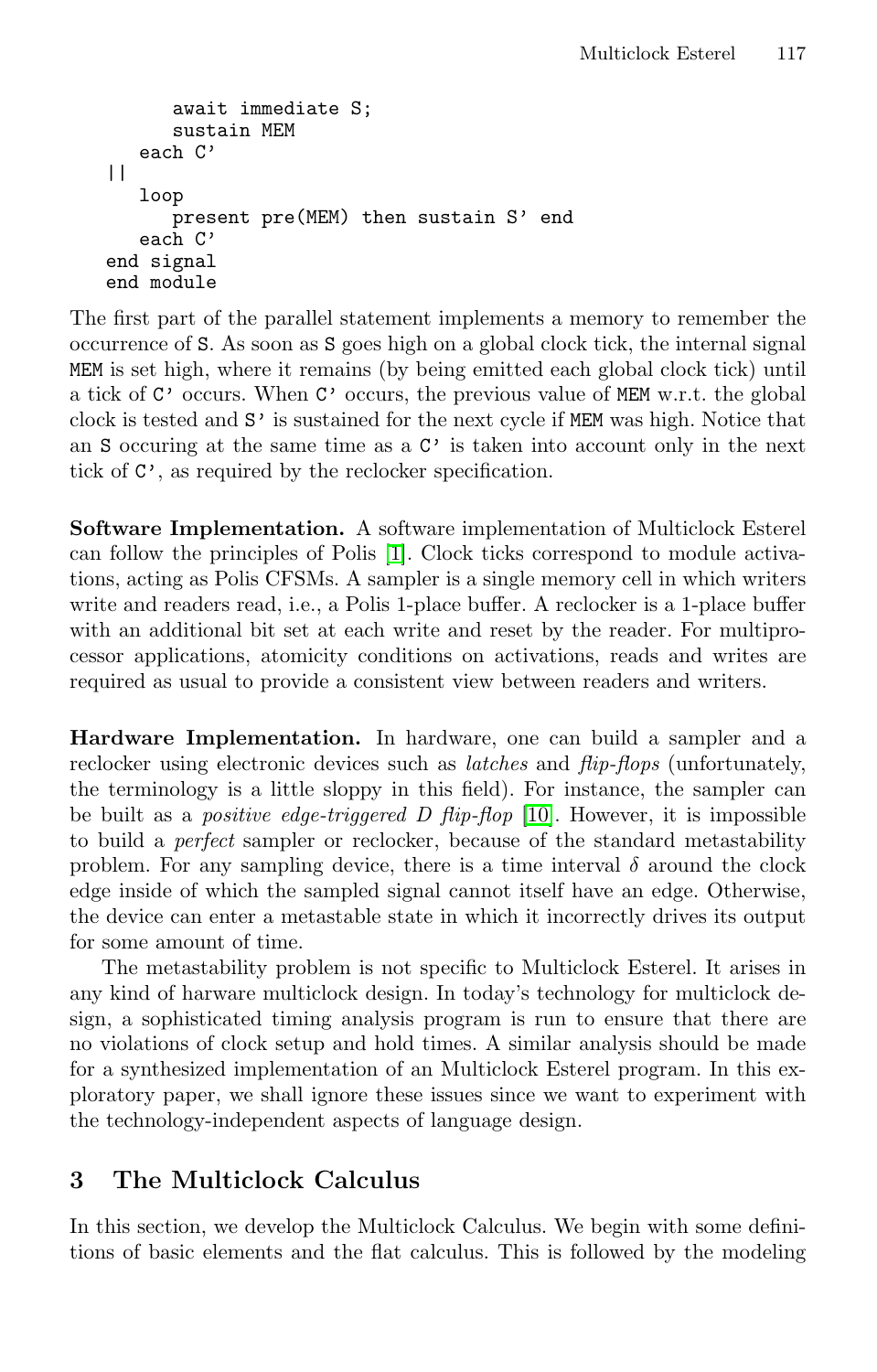of the flat calculus in Classic Esterel. We continue by addressing the issues of process sequencing and preemption. Finally, we give an example containing a slow module controlling a fast process.

Terms in Multiclock Esterel are divided into two categories, multiclocked processes and single-clocked reactive modules. Recall that Classic Esterel contains only reactive modules.

- **–** Processes P, Q, etc., are elementary or compound. A process has a signal interface and a body. Elementary process bodies consist in executing a reactive module with a given clock and a given sampling / reclocking interface specification. Compound process bodies are built from elementary ones by concurrency and signal scoping declaration, and possibly by sequencing and looping in the extended calculi.
- **–** Reactive modules M, N, etc., are as in Classic Esterel. Each reactive module is governed by a single clock, which is implicit in the module. The interface specifies the input / output signals. The body is a reactive statement. All the statements in kernel Classic Esterel are imported in kernel Multiclock Esterel. Only one statement is added, execution of a process.
- **–** A program is defined by a set of clocks and a process.

For compound processes, clocks appear only in the leaf elementary processes, which in turn call clocked reactive modules. Therefore, there is no global clock accessible to the executable reactive statements: a reactive statement knows only the clock that runs it.

We first present the *flat calculus*, limited to putting classical reactive modules into a flat multiclocked parallel structure. Then, we present the full calculus, where we can recursively embed multiclocked processes into single-clocked reactive modules and conversely, up to any depth. In this fully orthogonal language, one can deal in a general way with preemption of multiclocked processes. As in [\[4\]](#page-15-0), we use indifferently a mathematical style or a programming language style syntax.

## **3.1 The Flat Calculus**

In the flat calculus, a process is limited to being composed of reactive modules driven by given clocks and put in parallel.

**Processes.** A process  $P = (I, O)$ . A has a list I of input signals, a list O of output signals, and a body. Process bodies are written A, B, etc. Their syntax is as follows, M denoting a reactive module defined below:

| $c * M (Im)$    | run M clock C input sample I |
|-----------------|------------------------------|
| $A \mid B$      | A  B                         |
| $A \setminus s$ | signal S in $A$ end          |

There are clock constaints on signals, which will be presented in Sect. [1.](#page-9-0)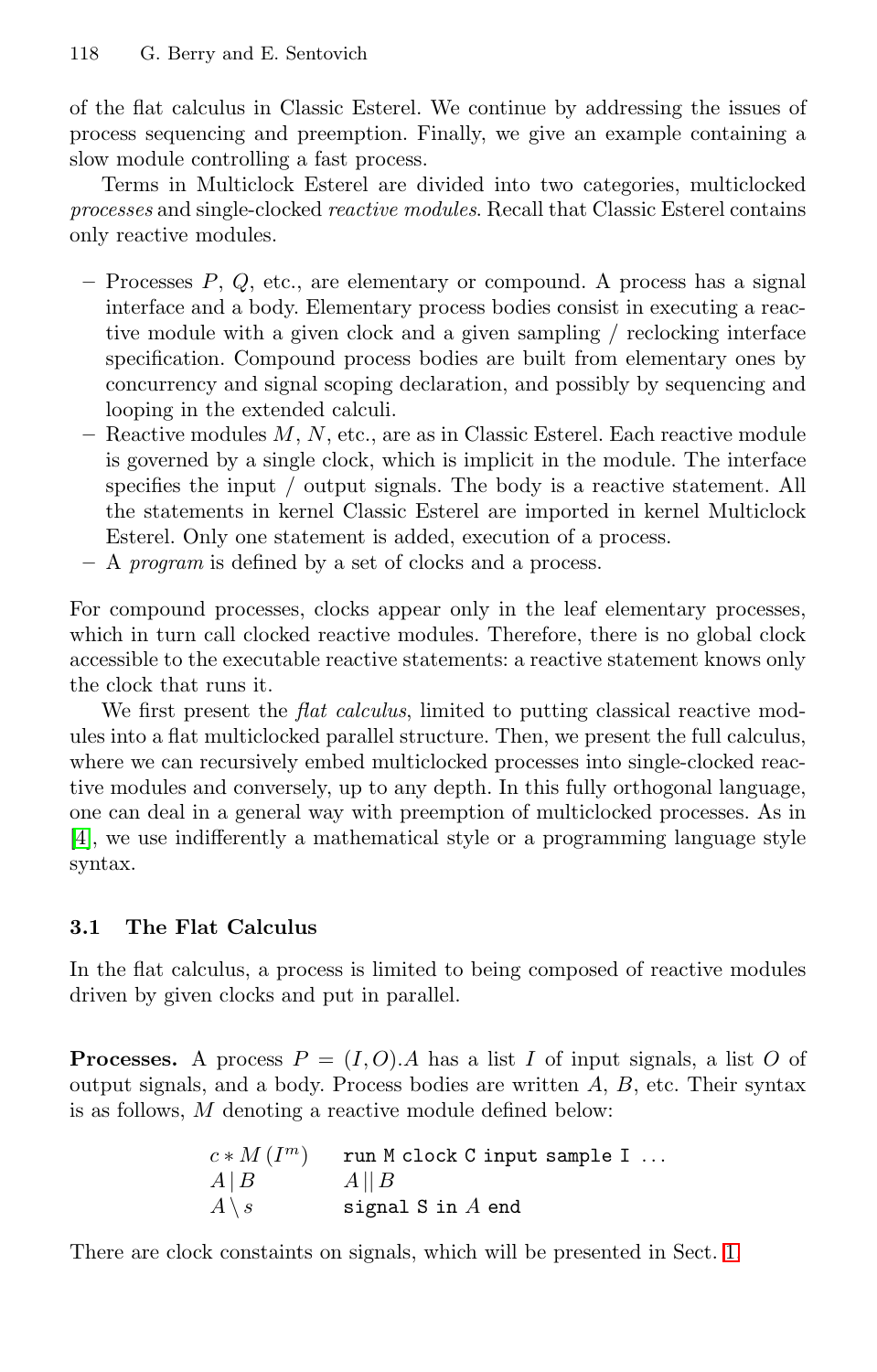<span id="page-9-0"></span>In the  $c * M (I<sup>m</sup>)$  reactive module run statement, the decorated vector  $I<sup>m</sup>$ of *input modes* specifies an exponent  $m \in \{s, r\}$  for each input signal of M. The exponent defines how the signal is brought into the clock  $c: s$  means that the signal is sampled, r means that it is reclocked.

**Reactive Modules.** A reactive module M is defined by an interface specification and a body:

$$
M = (I, O).p
$$

The interface specifies the input signal vector  $I$  and the output signal vector  $O$ . The body is a reactive statement  $p^1$ , with syntax that of Classic Esterel:

| $\theta$         | nothing                           |
|------------------|-----------------------------------|
| 1                | pause                             |
| k (for $k > 1$ ) | exist t                           |
| !s               | emit s                            |
| $s$ ? $p, q$     | present $s$ then $p$ else $q$ end |
| $s \supset p$    | suspend $p$ when $s$ end          |
| $p$ ; q          | p:q                               |
| $p *$            | loop $p$ end                      |
| p q              | $p \parallel q$                   |
| $\{p\}$          | trap $t$ in $p$ end               |
| $\uparrow p$     |                                   |
| $\sqrt{s}$       | signal $s$ in $p$ end             |

Notice that there are two concurrency operators '|', one for reactive statements and one for processes, and similarly two local signal declaration operators  $\langle \cdot \rangle$ . These operators perform the same kind of operation in both worlds, although the behaviors are technically different. There is no danger in overloading the symbols since one can always determine unambiguously from the syntax whether one is inside a process body or a reactive module body.

**Signal and Clock Constraints.** Signals are subject to the usual visibility rules. A signal refered to in a reactive statement must be an interface signal or a local signal in the enclosing reactive module. For any reactive module run  $c * M(I^m)$  occuring in the body A of a process P, a signal s in M's interface must be declared as an interface signal of  $P$  or as a local signal in an enclosing local signal declaration  $A \setminus s$ .

Signals in a reactive module are always clocked on the module's implicit clock. Input signals are either sampled or reclocked by the module run interface; local and output signals are set by the emit statements which only acts on the module's clock.

Signals in a process must obey the following clock consistency rules: all reactive modules that share a signal as output must be clocked by the same clock.

We use  $P$  for a process and  $p$  for a reactive statement, which may be confusing. The whole Esterel literature uses  $p$  for statements, a notation we keep here.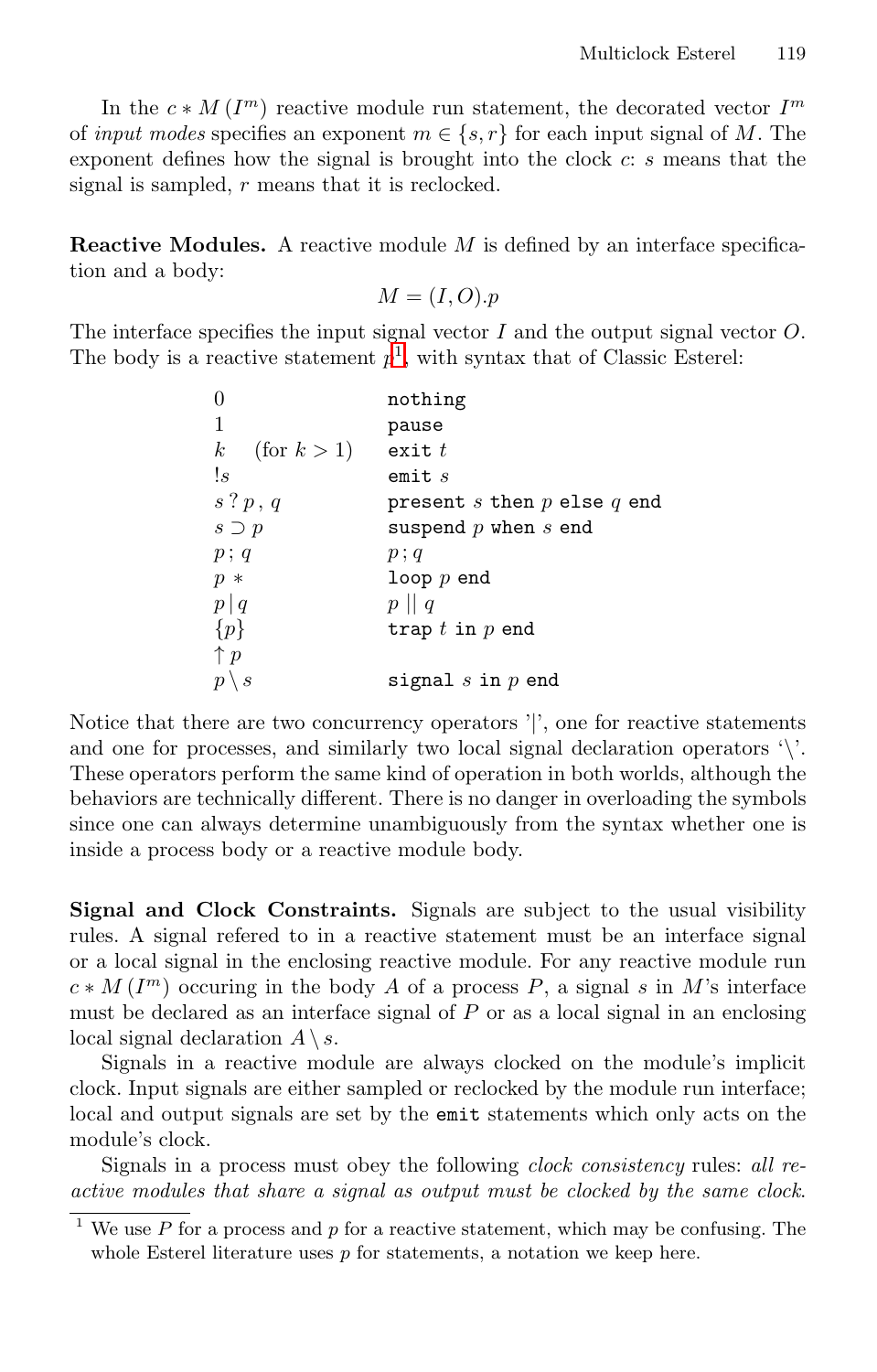This requirement ensures that each signal is properly clocked by a single clock, as required in Sect. [2.2.](#page-3-0)

### **3.2 Modeling Flat Multiclock Esterel in Classic Esterel**

We give the semantics of a flat Multiclock Esterel program by modeling its behavior in Classic Esterel. For this, we introduce a fictitious base clock faster than all Multiclock Esterel clocks, as in Sect. [2.3.](#page-5-0) We consider this fictitious clock as the Classic Esterel model base clock and we view each Multiclock Esterel clock c as a pure signal also named c in the Classic Esterel translation. We define a translation function  $T$  which translates any multiclocked process  $P$  into a Classic Esterel term  $T(P)$ .

The interface of  $T(P)$  is simply that of P. The process body is translated in a trivial recursive way until reaching a clocked module run statement:

$$
T(A | B) = T(A) | T(B)
$$
  

$$
T(A \setminus s) = T(A) \setminus s
$$

We now translate a leaf explicitly clocked module run statement  $c * M(I<sup>m</sup>)$ ,  $m \in \{s, r\}$ , with  $M = (I, O)$ . The basic idea is to introduce local views I' and  $O'$  clocked by  $c'$  of the input and output signals vectors I and O, ant to use three components in parallel: the appropriate translation of  $p$ , an input handler  $TI(I<sup>m</sup>, c', I')$ , which builds the local view I' of I according to the sampling or reclocking directives m, and an output handler  $TO(O', c', O)$  which builds the output signals  $O$  from their local views  $O'$ .

The input handler puts in parallel individual signal handlers that sample or reclock input signals using the sampler and reclocker defined in Sect. [2.2:](#page-2-0)

$$
TI(I^{m}, c', I') = TI(i_{0}^{m_{0}}, c', i'_{0}) | TI(i_{1}^{m_{1}}, c', i'_{1})|...| TI(i_{n}^{m_{n}}, c', i'_{n})
$$
  

$$
TI(i^{m}, c', i') = \begin{cases} Sample(i, c', i') & \text{if } m = s \\ Reclock(i, c', i') & \text{if } m = r \end{cases}
$$

The output handler puts in parallel individual signal sustainers  $Out(o', c', o)$ defined in Classic Esterel as follows:

```
loop
   present O' then
      abort
         sustain O
      when C'
   else
      await C'
   end present
end loop
```
The effect of these sustainers is to clock the output signal on  $c'$ , in the sense of Sect. [2.2.](#page-3-0) The definition of TO is:

$$
TO(O', c', O) = TO(o'_0, c', o) | TO(o'_1, c', o_n) | ... | TI(o'_n, c', o_n)
$$
  
 $TO(o', c', o) = Out(o', c', o)$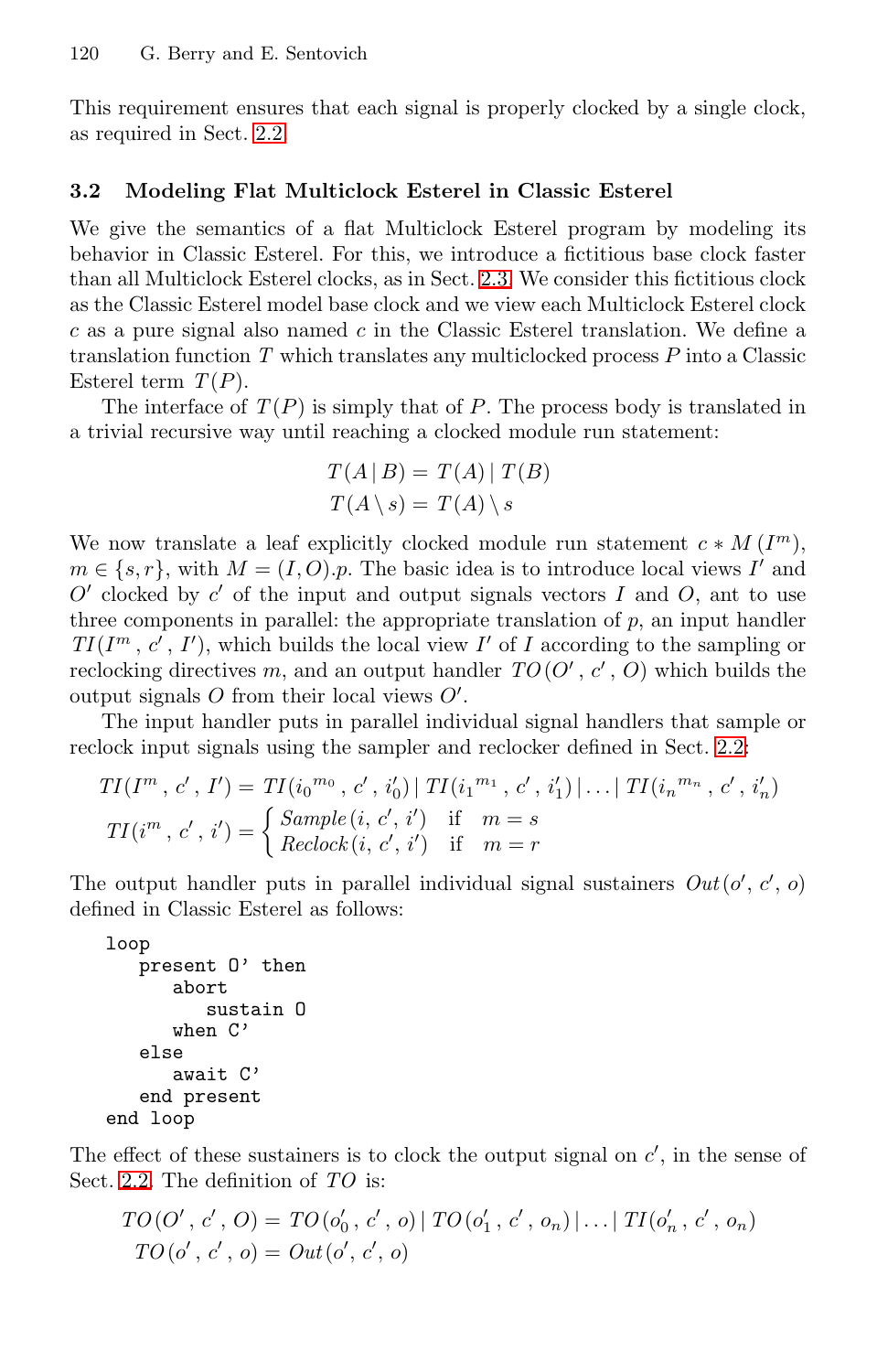<span id="page-11-0"></span>To translate p, we use two auxiliary operators. The "await immediate  $c$ " operator or  $sync(c)$  waits for the first occurrence of c and terminates. The c-trigger operator, written "suspend p when immediate not c" in Esterel and  $\bar{c} \supset p$  in short form, triggers  $p$  exactly at the instants where c is present, and freezes  $p$  at the other instants ( $\bar{c}$  is the negation of c). These operators are defined by

$$
sync(c) = \{ (c ? 1, 2) * \}
$$

$$
\bar{c} \supset p = sync(c) ; \bar{c} \supset p
$$

Let  $p[I'/I, O'/O]$  be p where I and O are renamed into I' and O'. The final translation is:

$$
T(c * M (Im)) = ((\bar{s} \supset p) [I'/I, O'/O] | TI(Im, c', I') | TO(O', c', O)) \setminus I', O'
$$

Notice that the translation of  $p$  starts acting at the first tick of  $c'$ , first instant included, because of the initial  $sync(c)$  in  $\bar{c} \supset p$ .

#### **3.3 Process Sequencing**

In the flat calculus, termination of a reactive module is ignored within the process that holds the module since there is no process sequencing. It is sensible to exploit the existing termination information and to define concurrent process termination as termination of all the concurrent reactive modules they contain. In the Classic Esterel translation, we get termination detection for free: a process body A terminates when  $T(A)$  terminates. In hardware, concurrent termination detection can be done using devices such as Muller C-elements [\[11\]](#page-15-0).

Then, we can define process sequencing  $A; A'$ . Semantically, we just write  $T(A; A') = T(A); T(A')$ . As before, the syntactic context disambiguates the ';' symbol between processes or reactive statements.

There are many elementary delays involved in process sequencing. Consider the trivial example  $(c * 1())$ ;  $(c' * 1())$ . One first waits for the first occurrence of  $c$  to start the first 1 pause statement. This statement waits for one more  $c$  and terminates. Then, one waits for the first occurrence of  $c'$  to start the second 1 statement, this instant included. The second 1 terminates at the next occurrence of  $c'$ . The final translation of the above process sequence in Classic Esterel is

$$
sync(c); \; await(c); \; sync(c'); \; await(c')
$$

Therefore, to implement process sequencing in practice, we have to implement  $sync(c)$ . We need a device with an input for the incoming control in and an output for the outgoing control *out*. The device should immediately set *out* high if in is high when c occurs, or else reclock in on c. The solution is to use the disjunction of a sampler and a reclocker with input in and clock c.

Having defined process sequencing, we can also define *process looping*  $A * by$  $T(A*)=(T(A))$  ∗, provided that A cannot terminate instantaneously, which is checked as in Classic Esterel.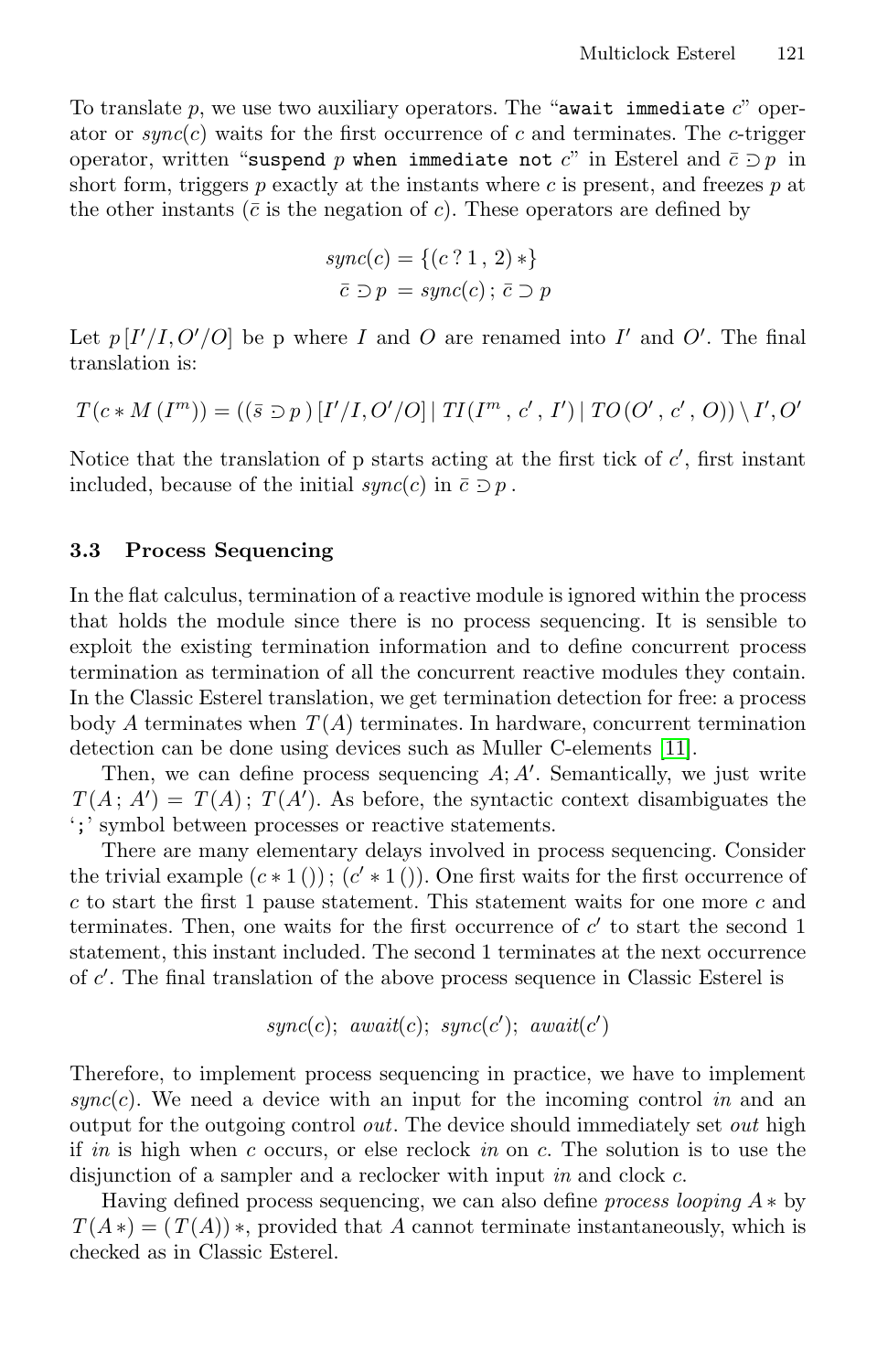#### **3.4 Process Preemption: The Full Calculus**

The last step to the full Multiclock Esterel calculus is to allow an abritrary multiclocked process  $P$  to be launched and preempted from within a clocked reactive module M clocked by c. This is done by adding a new reactive statement that starts  $P$  within  $M$  with a list of inputs and outputs and samples or reclocks the output signals of P on M's clock c since they become inputs of the body of M. The calculus and language syntax are as follows:

$$
\langle P(I, O^m) \rangle \qquad \text{process run } P \text{ input I} \\ \text{output reclock 0 } \dots
$$

This new reactive statement can appear anywhere where a reactive statement can, including in a preemption context. Of course, the construction is fully orthogonal and recursive:  $P$  can be a general process that can itself run synchronous modules that themselves run other multiclock processes, etc.

Signal names in P's interface must exist in the scope of the  $\langle P(I, O^m) \rangle$ statement within  $M$ 's body, and signal binding is by name (in a real language, renaming facilities such as the ones used in the full Classic Esterel language should be added).

However, with the current definition of a reactive module interface, all signals in P's interface would be clocked by M's clock c: inputs come either from M's interface where they are either sampled or reclocked, local signals are directly clocked by  $c$ , while outputs are sampled or reclocked for  $M$ . Since  $P$  is an arbitrary process, it should also be able to view signals which are in the current process scope but not in  $M$ 's interface. For this, we slightly change the reactive module syntax into  $(I, O, H)$ .p, where H is a set of hidden signals. Hidden signals are neither sampled nor reclocked by  $M$ , and they cannot be used by M's reactive statements. They can only be passed by M as inputs or outputs to subprocesses. In the call  $\langle P(I, O^m) \rangle$ , we set  $m = \bot$  for outputs of P which are hidden in  $M$ . To sample or reclock the non-hidden outputs of  $P$  for  $M$ , we rename them  $O'$  in P to keep the names O in M (beware, this time the prime is on the emitter side). The translation in Classic Esterel is:

$$
T(\langle P(I, O^m) \rangle)c = T(P[O'/O]) | TO(O'^m, c', O)
$$

$$
T(o'^m)c = \begin{cases} Sample(o', c, o) & \text{if } m = s \\ Reclock(o', c, o) & \text{if } m = r \\ 0 & \text{if } m = \bot \end{cases}
$$

This very simple translation tells everything about the semantics of the construct, and especially about subprocess preemption. For example, consider the Multiclock Esterel reactive statement

$$
s \supset \langle P(I, O^m) \rangle
$$

within a reactive module  $M$  clocked by  $c$ . When control reaches the statement,  $P$  is started autonomously and it communicates with  $M$  through its input  $/$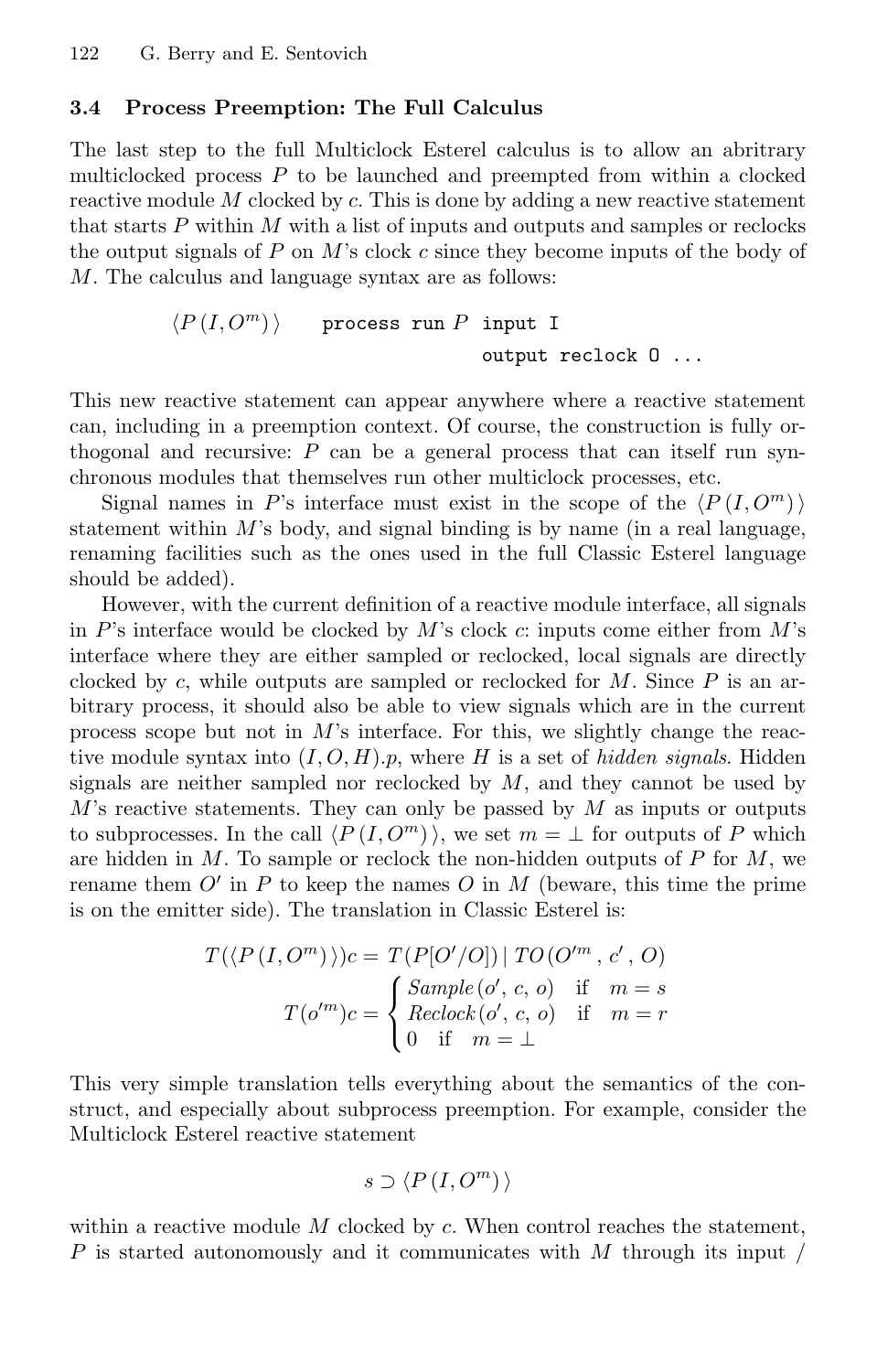<span id="page-13-0"></span>output ports, where  $M$  sees all non-hidden signals as clocked by  $c$ . If  $M$  receives s from the environment or emits it internally, s is sustained for the whole clock cycle of c in the Classic Esterel translation. Therefore,  $T(P)$  is suspended for the whole clock cycle as one expects. If, for some reason, M exits a trap that kills  $P$ , then  $T(P)$  instantaneously dies as any other Classic Esterel term.

### **3.5 The Bureaucrat Example**

Here is an example where a slow module called Bureaucrat controls the life and death of a fast process Worker. We assume that Worker reads an input flow InFlow, writes an output flow OutFlow, and sends a signal Done when its computation has finished. The bureaucrat wakes up every hour and returns OK and goes home if Worker has finished in the last hour. Of course, by construction, the bureaucrat does not care about the work being done with InFlow and OutFlow, which are hidden to him. After five hours, if Worker has not finished, the bureaucrat kills it, reports FIRED, and goes home. In concrete syntax, the program may look like:

```
clock Hour;
clock WorkClock;
process Global :
input InFlow;
output OutFlow;
signal OK, FIRED in
   run Bureaucrat clock Hour input InFlow
                              output OutFlow, OK, FIRED
end signal
end process
module Bureaucrat :
output OK, FIRED;
hidden InFlow, OutFlow;
signal Done in
   weak abort
      process run Worker input InFlow output OutFlow,
                          reclock Done
   when
     case Done do
       emit OK
     case 5 tick do
       emit FIRED
   end weak abort
end signal
end module
```
assuming that Worker itself involves one or more reactive modules clocked by the fast clock WorkClock.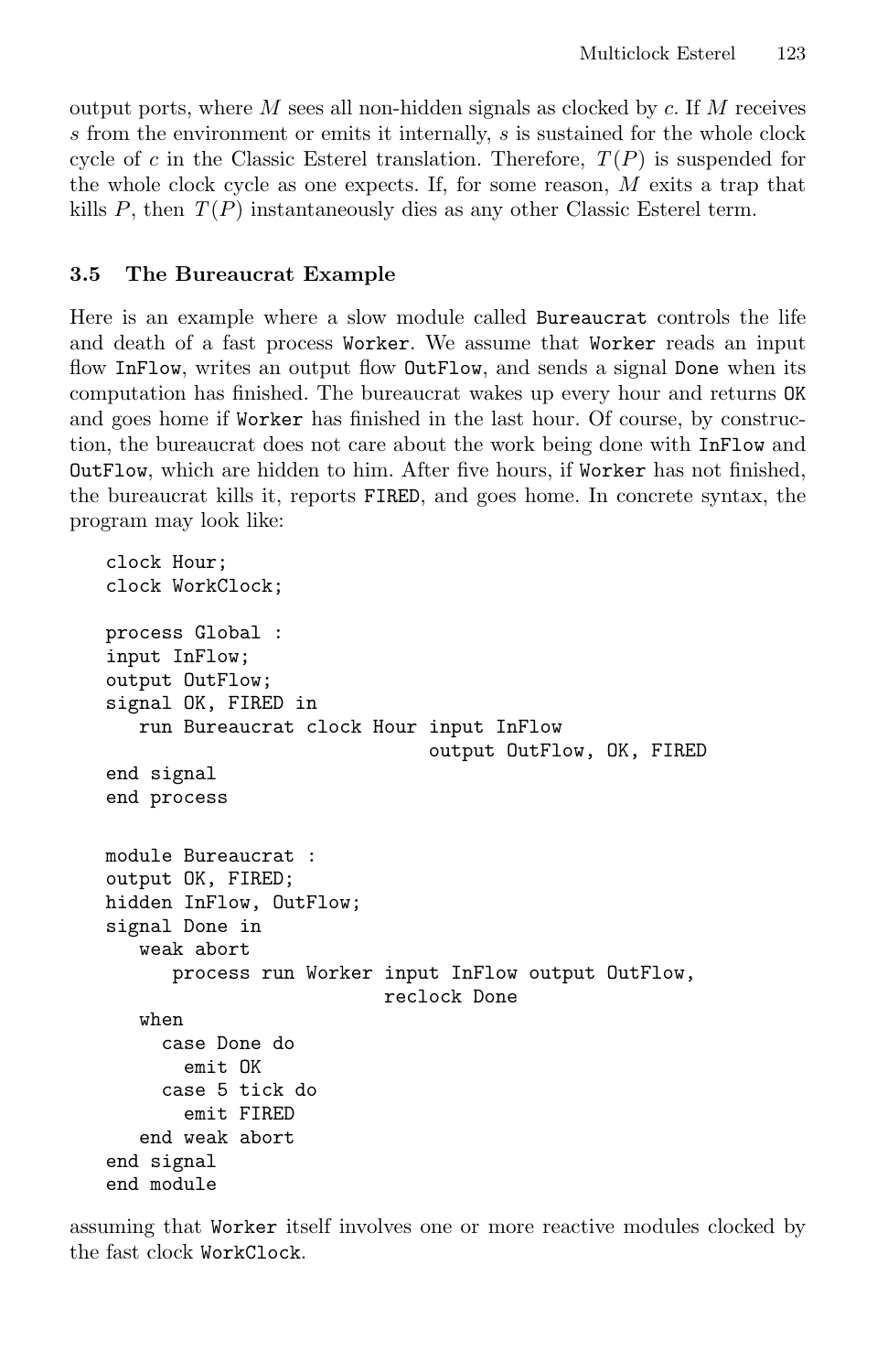<span id="page-14-0"></span>Notice that bureaucrat termination depends on a weak abort preemption statement [\[5\]](#page-15-0). Every hour, i.e. on each of its ticks, the bureaucrat checks whether Done has occurred since the previous hour using the reclock directive (the worker goes home when done and does not sustain Done, hence the need to reclock this signal). If so, OK is emitted and the bureaucrat terminates. Otherwise, the counter from 5 in the second case is decremented. If the count reaches 0, Worker is killed, FIRED is emitted and Bureaucrat terminates.

### **3.6 Notes**

In full Multiclock Esterel, one should allow direct reactive module inclusion within a module body as in full Classic Esterel. In this case, the clock of the included module is as usual that of the caller. To include a reactive module with a different clock, one needs to use an intermediate process. Process / module strict alternation makes signal usage very clear and is one of the main characteristics of Multiclock Esterel.

The physical hardware implementation of multiclocked preemption is not fully explored yet. The main idea is of course to "gate the clocks" when passing them through Worker, but one has to be careful about the numerous boundary problems which can occur, because of clock simultaneity for instance.

# **4 Conclusion**

We have presented the new Multiclock Esterel language proposal that extends Classic Esterel to multiclock systems. Although the language makes it possible to write very complex behaviors including well-defined multiclocked process preemption, it is technically a simple extension of Classic Esterel. We believe that this is a good sign of semantic soundness. It is too early to claim that the language is really well-suited to real-life multiclock systems and that it can be correctly and efficiently implemented in hardware or software. Experiments are on the way.

We did not discuss causality issues and the handling of combinational cycles [\[4\]](#page-15-0). Within each node, they are as in Classic Esterel. Between nodes, there is no extra issue if the clocks are declared exclusive since there is always a positive delay from one clock zone to another one. If clocks ticks can be simultaneous, there can be nasty cycles beteen clock zones, which we have not studied yet.

Similar techniques can be used for other synchronous languages such as Lustre [\[9\]](#page-15-0) and Signal [\[8\]](#page-15-0), making their nodes communicate through sampler and reclockers. These languages are much simpler since they do not support preemption. See for example [\[7\]](#page-15-0) for the use of samplers in distributed continuous control applications.

**Acknowledgements.** We thank Paul Caspi (Verimag), Michael Kishinevsky (Intel), and the reviewers for their helpful comments and suggestions.